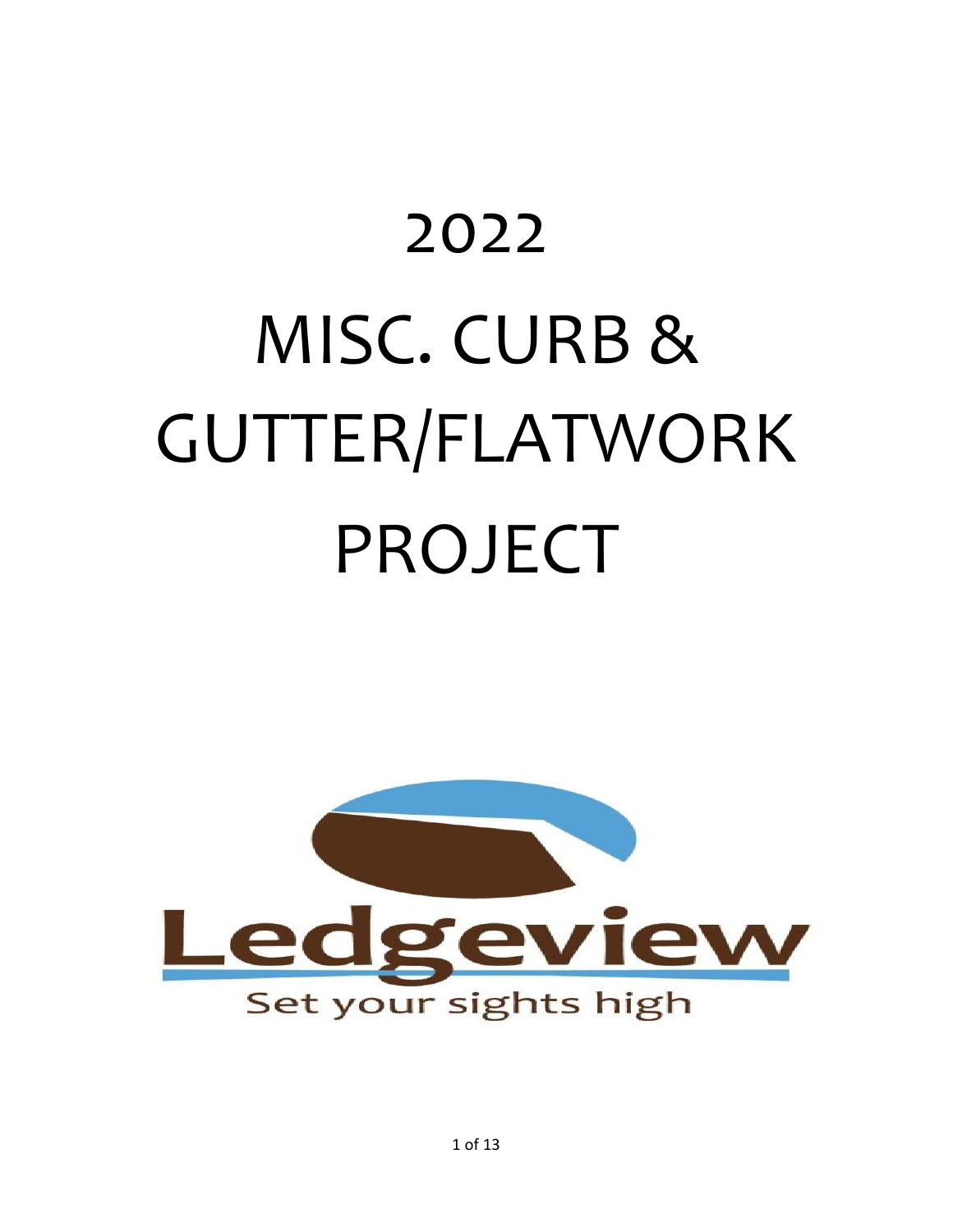## **ADVERTISEMENT FOR BIDS FOR**

# **Town of Ledgeview, Brown County, WI – Department of Public Works**

# **Misc. Curb & Gutter & Concrete Flatwork Replacement**

The Public Works Department of the Town of Ledgeview, Brown County, Wisconsin will accept sealed bids for miscellaneous concrete work within the Town of Ledgeview for 2021. Proposals will be received by the Town of Ledgeview Public Works Department located at 3700 Dickinson Road, DePere, WI 54115, until **1:00 P.M. on March 30th, 2022**, at which time they will be opened.

The proposed amount of concrete to be performed will vary depending on catch basins repaired, sidewalk repair or new installed, water breaks damaging driveways and plow damage. Contractor will be allowed to bulk work to decrease mobilizations.

All proposals shall be submitted on Town bid forms and be sealed in an envelope which will be plainly marked **"Bid for Town of Ledgeview Misc. Curb & Gutter & Concrete Flatwork – 2022"**  along with the bidder's name.

Bid forms and specifications may be obtained at the Town of Ledgeview's website at [www.ledgeviewwisconsin.com,](http://www.ledgeviewwisconsin.com/) Ledgeview Community Center at 3700 Dickinson Road, De Pere, WI. 54115, or requested deliver by phone at 920-336-3360.

The Town of Ledgeview reserves the right to waive any formality in any bid and to reject any or all bids.

Dated this, 10<sup>th</sup> day of March, 2022

Town of Ledgeview

Greg Potts

Director of Public Works

Posted February 17<sup>th</sup>, 2021 Published February 17th, 2021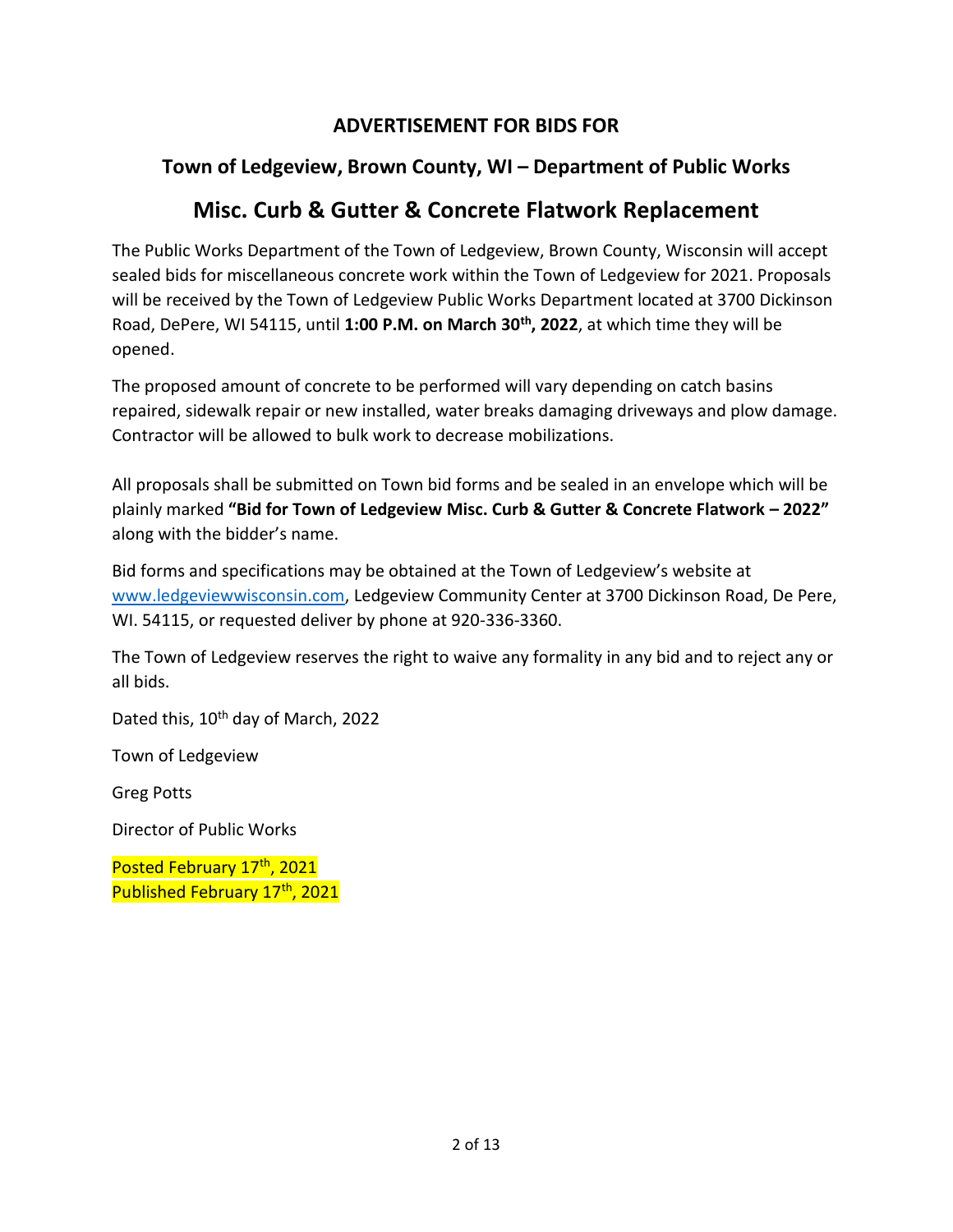#### **MISC. CURB & GUTTER, SIDEWALK and CONCRETE SPECIFICATIONS**

**Town of Ledgeview – Department of Public Works**

#### **A. Competitive Sealed Bidding**

The Town of Ledgeview, Wisconsin (herein referred to as the "Town") will receive sealed bids from Contractors for Misc. Curb & Gutter, Sidewalk and Concrete Flatwork that are needed throughout the Town. Sealed bids must be received by the date and time listed in the advertisement.

#### **B. Objective**

This contract is for Misc. Curb & Gutter, Sidewalk and Concrete Flatwork with the Town of Ledgeview. Ledgeview will be completing a yearly inspection of all sidewalk within the Town. Residents will have their option of either using Ledgeview's contractor or hiring their own contractor to replace the faulty sidewalk. This will be in addition to any plow damage or concrete work needed by Public Works for catch basin repair or work done throughout the year. Exact amounts are unknown at this time. The specifications contained herein detail how the contractor shall maintain right-of-ways (roadways) and other properties in an appropriate, aesthetic and safe manner.

#### **C. Qualifications of Contractors**

The Contractor shall be required before the award of any contract show to the complete satisfaction of the Town that it has the necessary facilities, ability and resources to provide the services specified herein in a satisfactory manner. The Contractor shall be required to give a complete history and references in order to satisfy the investigations deemed necessary and proper to determine the ability of the Contractor to perform the work. The Town reserves the right to reject any proposals if the evidence submitted by, or investigation of the Contractor fails to satisfy the Town that the Contractor is properly qualified to carry out the obligations of the contract and to complete the work herein.

Evaluation of the Contractor's qualifications shall include:

- 1. The ability, capacity, skill and resources to perform the work or provide the services required.
- 2. The ability of the Contractor to perform the work or provide the service promptly or within the time specified, without delay or interference.
- 3. The character, integrity, reputation, judgement, experience and efficiency of the Contractor.
- 4. The quality of performance of previous contracts or services.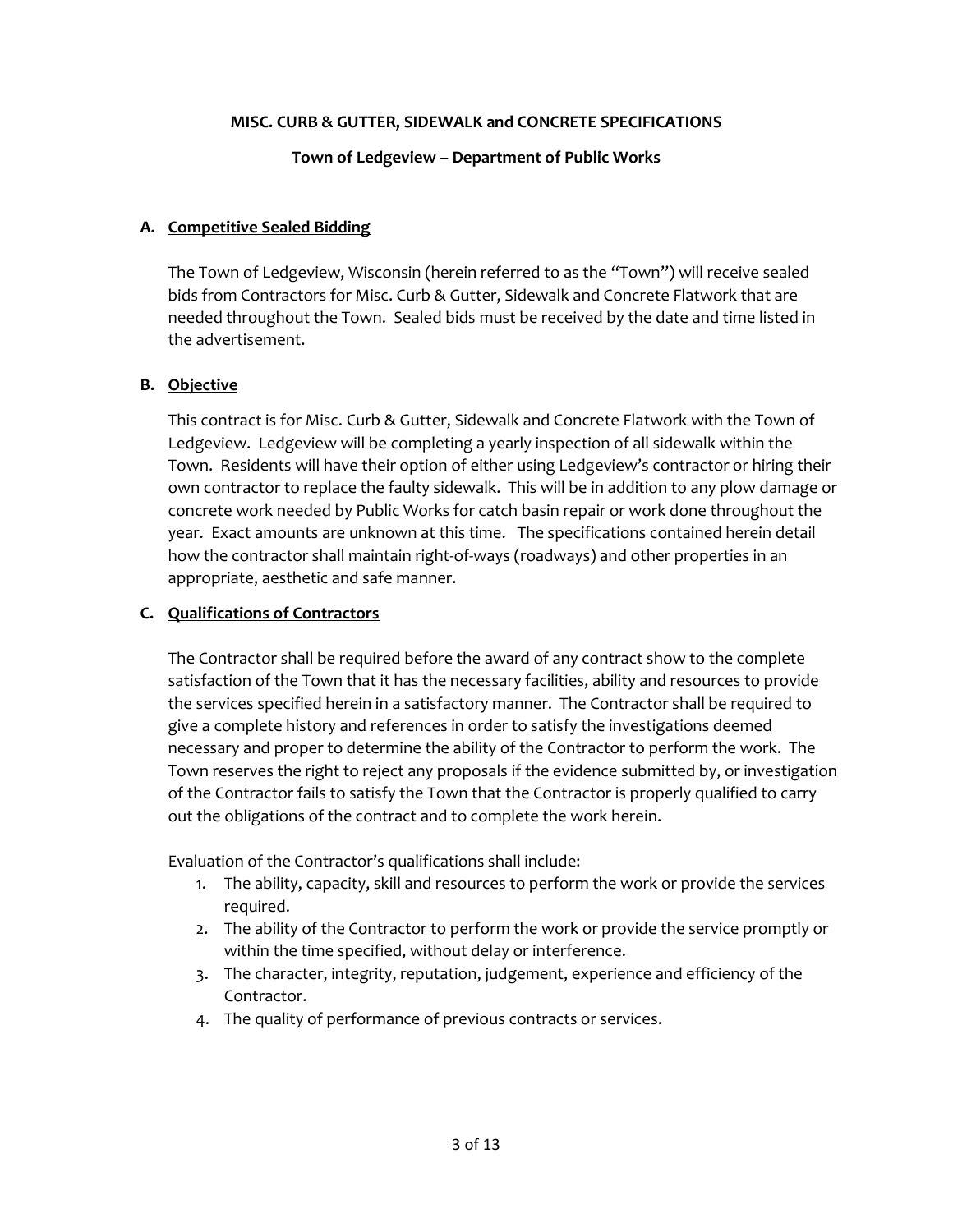#### **D. Insurance and Workers Compensation**

The Contractor shall furnish evidence of all listed Workers Compensation, General Liability, Auto and Umbrella insurance coverages. Certificates of insurance shall be filed with the submitted bid/contract forms with the Town of Ledgeview named as an "additional insured".

Minimum limits of insurance shall be as follows:

| 1. Workers Compensation Insurance                   |                               |
|-----------------------------------------------------|-------------------------------|
| Each Accident/Employee                              | State Statutory Limits        |
| Policy Limit                                        | <b>State Statutory Limits</b> |
| 2. General Liability Insurance                      |                               |
| General Aggregate                                   | \$1,000,000                   |
| Each Occurrence                                     | \$1,000,000                   |
| Products-Completed Operations Aggregate             | \$1,000,000                   |
| Personal and Advertising Injury                     | \$1,000,000                   |
| Each Occurrence (Bodily Injury and Property Damage) | \$1,000,000                   |
| Fire Damage (Any One Fire)                          | \$100,000                     |
| Medical Expense (Any One Person)                    | \$5,000                       |
| 3. Auto Liability Insurance                         |                               |
| General Aggregate                                   | \$1,000,000                   |
| Each Occurrence                                     | \$1,000,000                   |
| 4. Umbrella Liability                               |                               |
| General Aggregate                                   | \$1,000,000                   |
| Each Occurrence                                     | \$1,000,000                   |

To the fullest extent permitted by law, the bidder shall indemnify and hold harmless the Town and its agents against all injuries, deaths, strikes, losses, damages, claims, suits, liabilities, judgements, costs and expenses which may arise from any negligence of the Contractor, its employees or subcontractors.

#### **E. Award of Contract**

The Town reserves the right to reject any or all bids and award multiple contracts as deemed advantageous to the Town.

Contractors should bid using a linear foot (LF) price for curb & gutter and a square foot (SF) price for flatwork and sidewalk.

The award shall be made to the responsible bidder or Contractor with the ability to fulfill the Town's contractual needs.

If funds to complete the entire project are unavailable, the Town may reduce the amount in all or part in order to meet budgetary goals.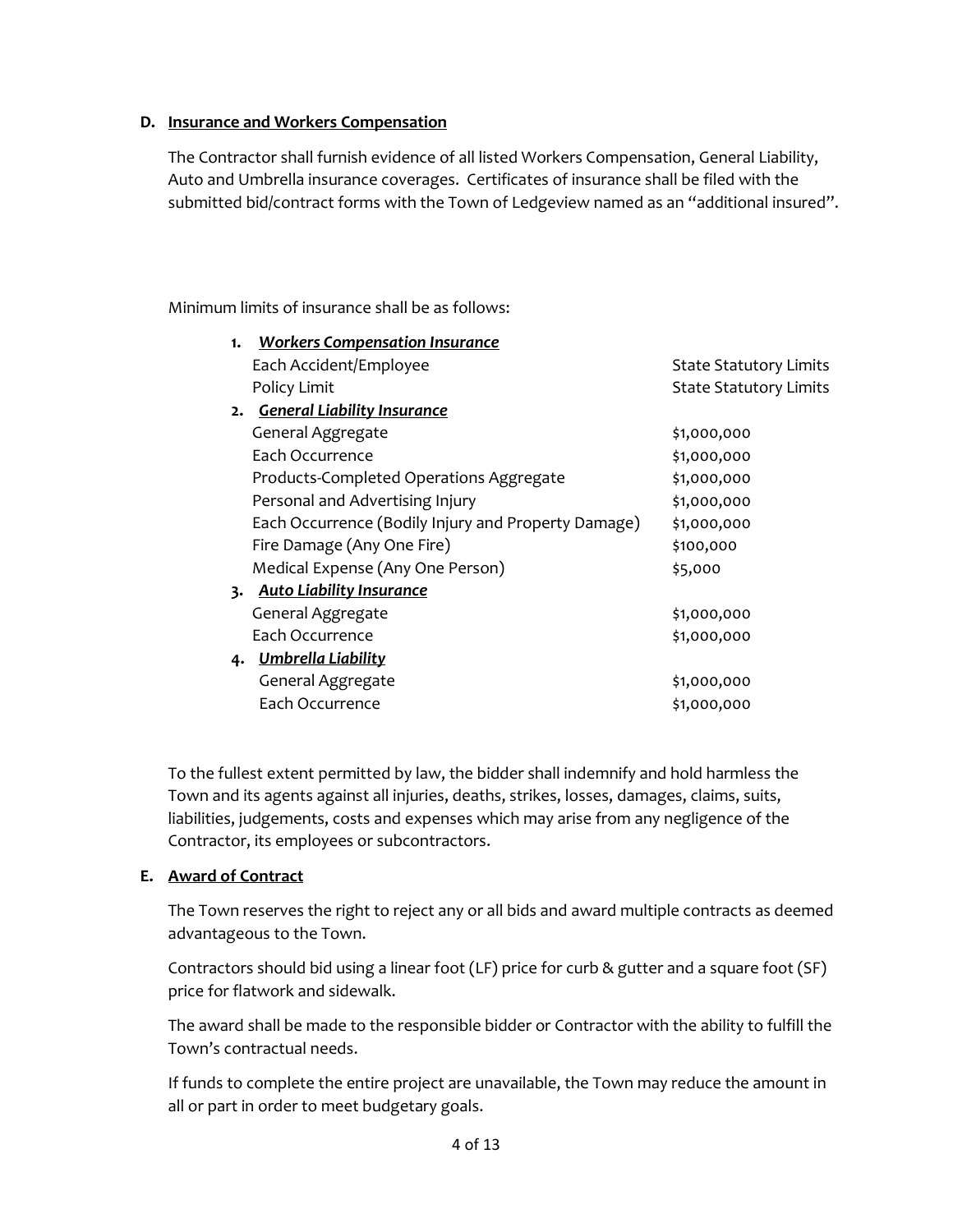The Town shall provide the Contractor with a list of areas needing concrete repair or replacement.

## **F. Curb & Gutter, Sidewalk and Concrete Flatwork Specifications**

## **1. Concrete**

- Concrete used in the construction of sidewalks and urban driveways shall be Grade A air-entrained or Grade A-WR air-entrained from an approved supplier. The maximum slump shall be three inches.

## **2. Reinforcement**

All point repairs and tie-ins to existing curb and gutter and sidewalk, dowel reinforcement into existing curb and gutter where repair is made

## **3. Curing**

The concrete shall be cured with an application of an approved clear-membraneforming curing compound meeting the requirements of ASTM 309-81, except during the period from October 1 to April 1, when the concrete shall be cured with an application of an approved linseed oil membrane-forming emulsion at the rate of 200 square feet per gallon of curing compound.

# **4. Equipment Requirements**

- A. Equipment & Tools
- Equipment and tools necessary for sidewalk and driveway construction shall be satisfactory as to design capacity and mechanical condition for the purposes intended.

# B. Forms

Forms shall be of wood or metal and shall be straight and of a depth at least equal to the depth of the sidewalk (four inches) and sidewalk through driveway (six inches) and of sufficient strength to resist displacement during the process of depositing and consolidating the concrete. The forms shall be securely braced and held firmly to the required line and grade and shall be sufficiently tight to prevent the leakage of mortar. All forms shall be thoroughly cleaned and oiled before the concrete is placed against them.

# **5. Preparation & Finishing**

A. Preparation & Finishing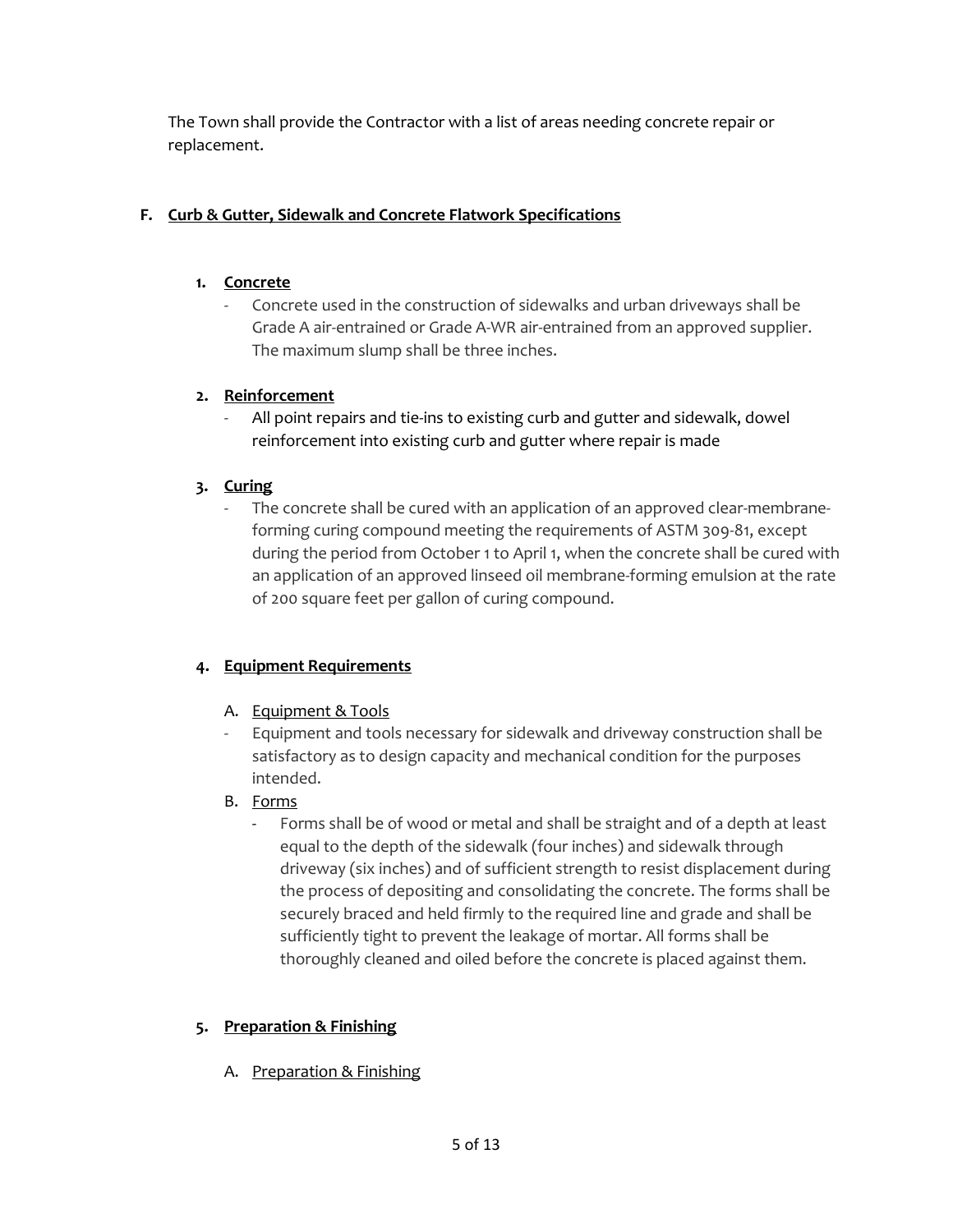The concrete shall be placed on a moist foundation, deposited to the required depth and consolidated and spaded sufficiently to bring the mortar to the surface, after which it shall be struck off and floated with a wooden float. Before the mortar has set, the surface shall be steel-troweled and brushed. The brush shall be drawn across the surface at right angles to the edges of the sidewalk or driveway with the adjacent strokes slightly overlapping, producing a uniform, slightly roughened surface with parallel brush marks.

#### **6. Restoration**

Restoration and landscaping to be completed by Contractor.

#### **7. Traffic Control**

- Traffic Control Devices (cones, barrels) to be supplied by Town of Ledgeview if needed.

#### **8. Payment**

- Remove, Replace and Restore Concrete Curb & Gutter, (Width), (Type) at Contract unit price measured in linear feet installed.
- Concrete Driveway/Sidewalk remove and replace will be paid by the square foot installed.

#### **G. Damage to Public or Private Property**

Should any damage to public or private property occur as a result of the services performed or work done by the Contractor, the Contractor shall immediately notify the Town of such damages. Any damage shall be cured within ten (10) days after the damage occurs unless a different period is agreed to in the discretion of the Director of Public Works. Should the damage not be rectified with the timeframe agreed upon or to the satisfaction of the Town, the Town reserves the right to repair and/or replace that which was damaged and assess the Contractor for such costs as may be reasonable and related to damage caused by the Contractor, and may deduct these costs from any payment due the Contractor.

#### **H. Contractor Personnel and Equipment**

The Contractor shall supply all material, equipment and personnel necessary to complete the work specified. The Contractor shall rent equipment as needed to cover any equipment breakdowns that would cause this contract to not be completed in the allotted time period.

#### **I. Work Crew Supervision**

The Contractor shall provide qualified supervision of each crew at all times while working under this contract. Each supervisor shall be fluent in English and be authorized by the Contractor to accept and act upon all directives issued by the Town.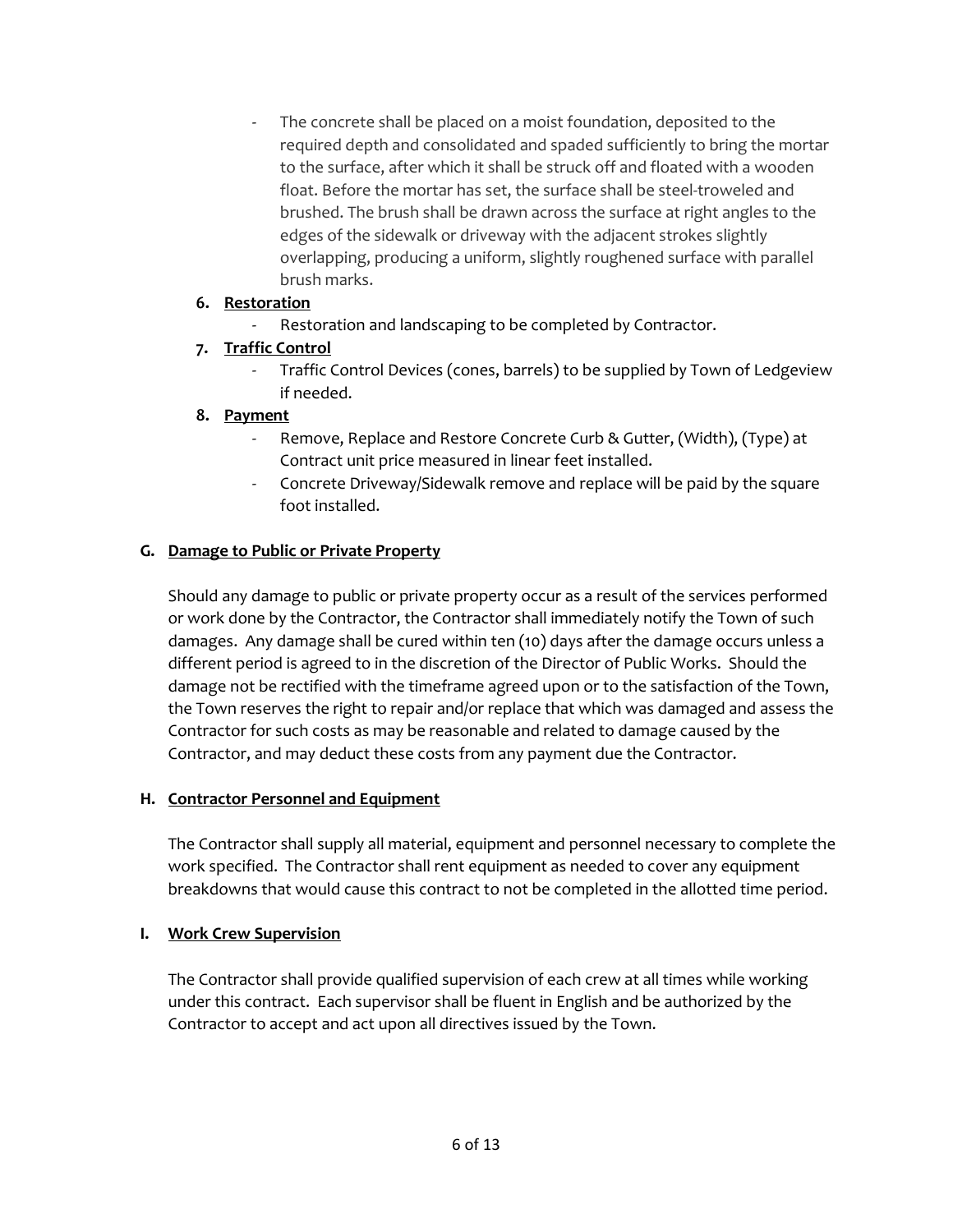#### **J. Contract Life**

The term of the contract is confined to this project.

Any additional work added to the original contract shall be completed at the original contract unit prices and documented through change orders.

#### **K. Working Hours**

The Contractor shall schedule work between the hours of 7:00 a.m. and 8:00 p.m., Monday through Friday, unless otherwise authorized by the Town.

#### **L. Inspection of Work**

All work shall be completed to the satisfaction of the Town with respect to proper procedures and quality of workmanship.

#### **M. Unsatisfactory Work**

If, at any time during the contract, the Town determines that the service performed or work done by the Contractor creates a condition that threatens the health, safety or welfare of the community or fails to meet the specifications herein, the Contractor shall, upon receipt of the written or oral notice, immediately correct such deficient service or work. In the event the Contractor fails, after notice, to correct the deficient service or work immediately, the Town shall have the right to order correction of the deficiency by separate contract or with its own resources at the Contractor's expense. The Town reserves the right to terminate this contract in whole or any part in the event the Contractor fails to perform any of the provisions of this contract.

#### **N. Costs and Basis of Payment**

The Contractor affirms and states that the prices submitted herein constitute the total cost to the Town for all work involved in the respective items. The cost also includes all insurance, royalties, transportation charges, use of all tools and equipment, supervision, overhead expense, inspection costs, all profits and all other work, services and conditions necessarily involved in the work to be done in accordance with the requirements of the contract documents considered separately and collectively.

#### **O. Liquidated Damages**

The Town and Contractor recognize that time and work quality is of the essence to this contract. They also recognize the delays, expense and difficulties involved in a legal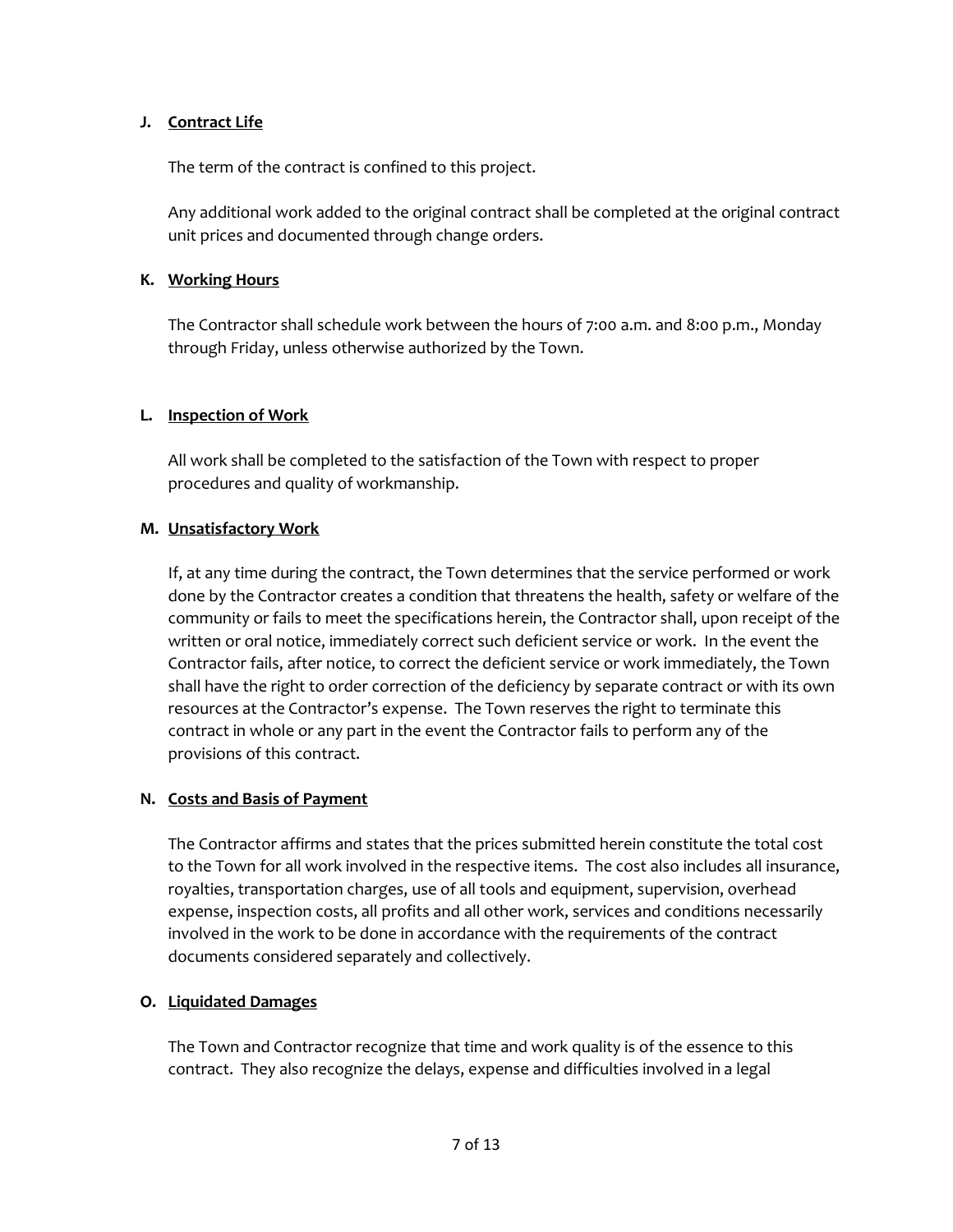proceeding. Should the Contractor fail to complete the work as specified in this contract, the Contractor shall be liable to the Town for liquidated damages in the following amounts:

1. \$100.00 per day for failure to complete the work in the time frames and specifications required by this contract.

#### **P. Questions During the Bid Process**

All questions should be directed to:

Town of Ledgeview Greg Potts Public Works Department Phone: (920) 336-3360 x102

#### **Q. Failure to Enforce**

Failure by the Town at any time to enforce the provisions of this contract shall not be construed as a waiver of any such provisions. Such failure to enforce shall not affect the validity of the contract or any part thereof or the right of the Town to enforce any provision at any time in accordance with its terms.

#### **R. Bid Form Submission**

Each bidder shall submit the original and a copy of the bid in a sealed envelope no later than the time and date specified on the cover sheet. Bids received after the specified time shall be rejected. Each bid shall contain all the information requested in Section II to include:

- 1. Price per linear foot for concrete curb & gutter and price per square foot for concrete sidewalk and flatwork, remove and replace.
- 2. A statement of the approximate number of personnel to be working in Town.
- 3. Four (4) references who can attest to the Contractor's ability to fulfill this contract. Include names, addresses, phone numbers and email addresses. At least one (1) reference that can attest to the Contractor's previous satisfactory performance of a municipal or other governmental contract is preferred.
- 4. Applicable insurance information supplied as required in Section D.
- 5. Signature blocks completed on pages 12 and 13.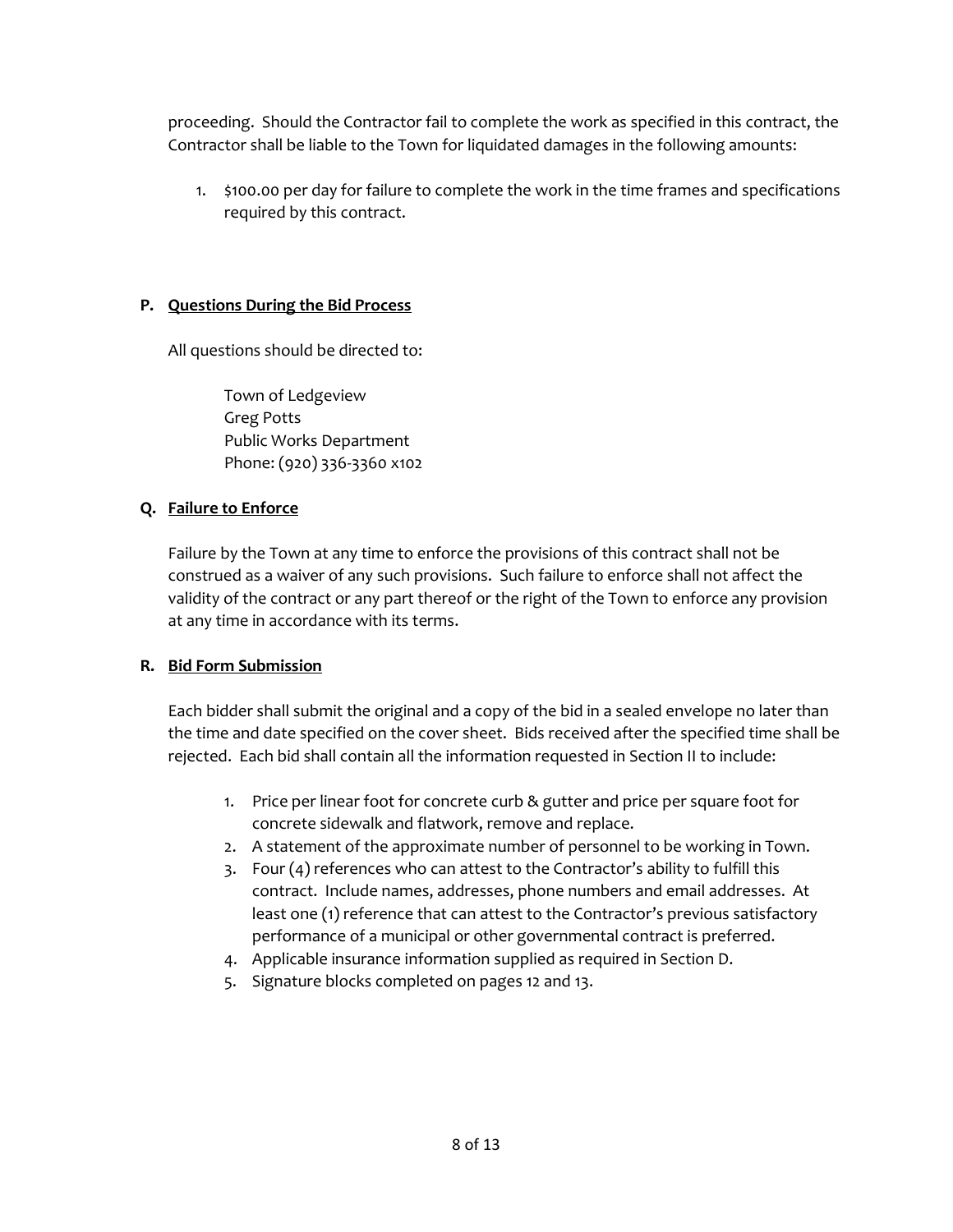### **Personnel and Equipment**

The approximate number of personnel who will be at the work site daily is: \_\_\_\_\_\_\_\_\_\_\_\_

List of specific equipment to be used on the project:

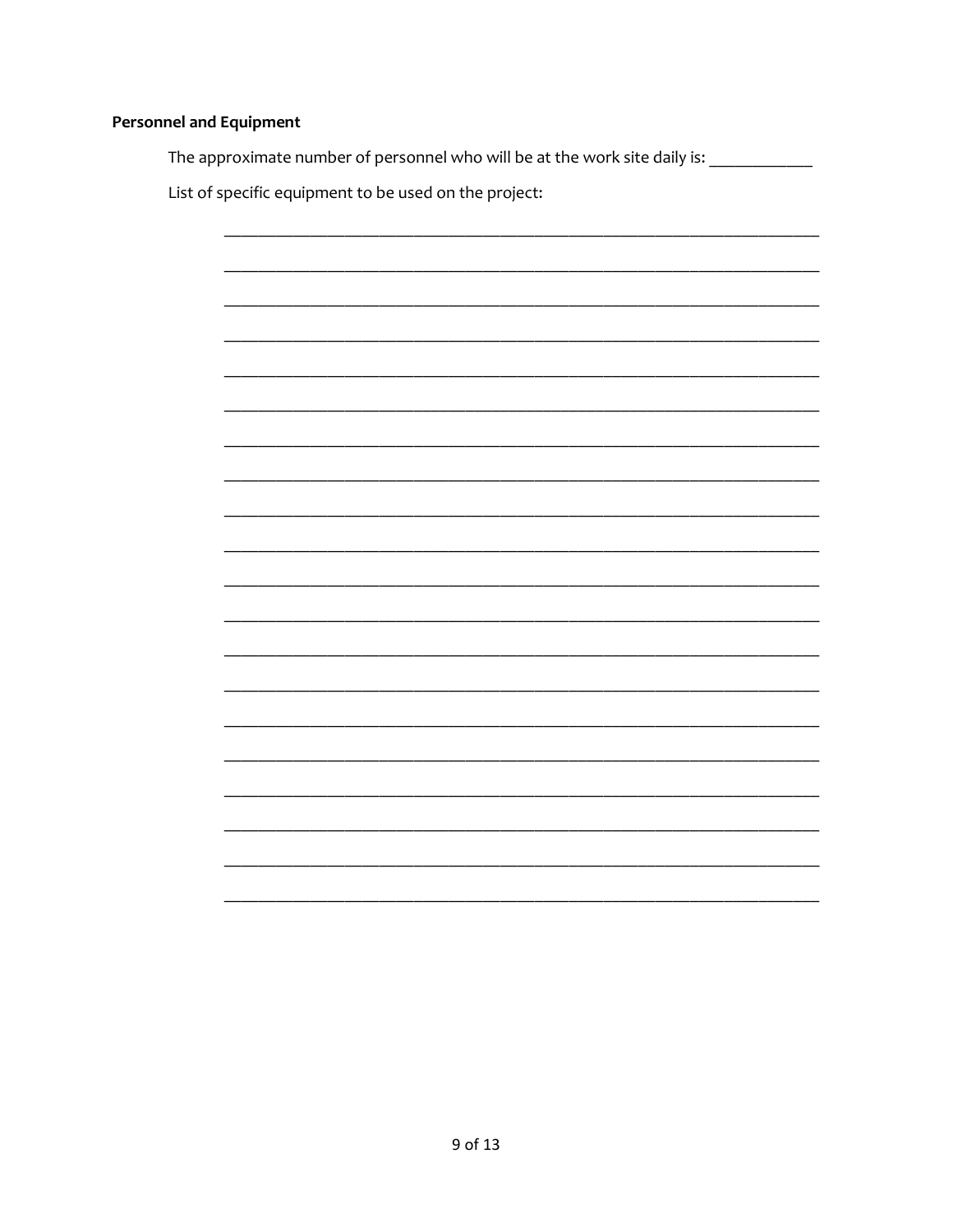## References

| Contact Name and Phone Number: 1988 March 2014 1999 March 2014 1999 March 2014 1999 March 2014 |  |  |
|------------------------------------------------------------------------------------------------|--|--|
|                                                                                                |  |  |
|                                                                                                |  |  |
|                                                                                                |  |  |
|                                                                                                |  |  |
|                                                                                                |  |  |
| Contact Name and Phone Number: Manual Manual Manual Manual Manual Manual Manual Manual Manual  |  |  |
|                                                                                                |  |  |
|                                                                                                |  |  |
|                                                                                                |  |  |
|                                                                                                |  |  |
|                                                                                                |  |  |
|                                                                                                |  |  |
|                                                                                                |  |  |
|                                                                                                |  |  |
|                                                                                                |  |  |
|                                                                                                |  |  |
|                                                                                                |  |  |
| Contact Name and Phone Number: 1988 March 2014 March 2014 March 2014 March 2014 March 2014     |  |  |
|                                                                                                |  |  |
|                                                                                                |  |  |
| Type and Date of Work:                                                                         |  |  |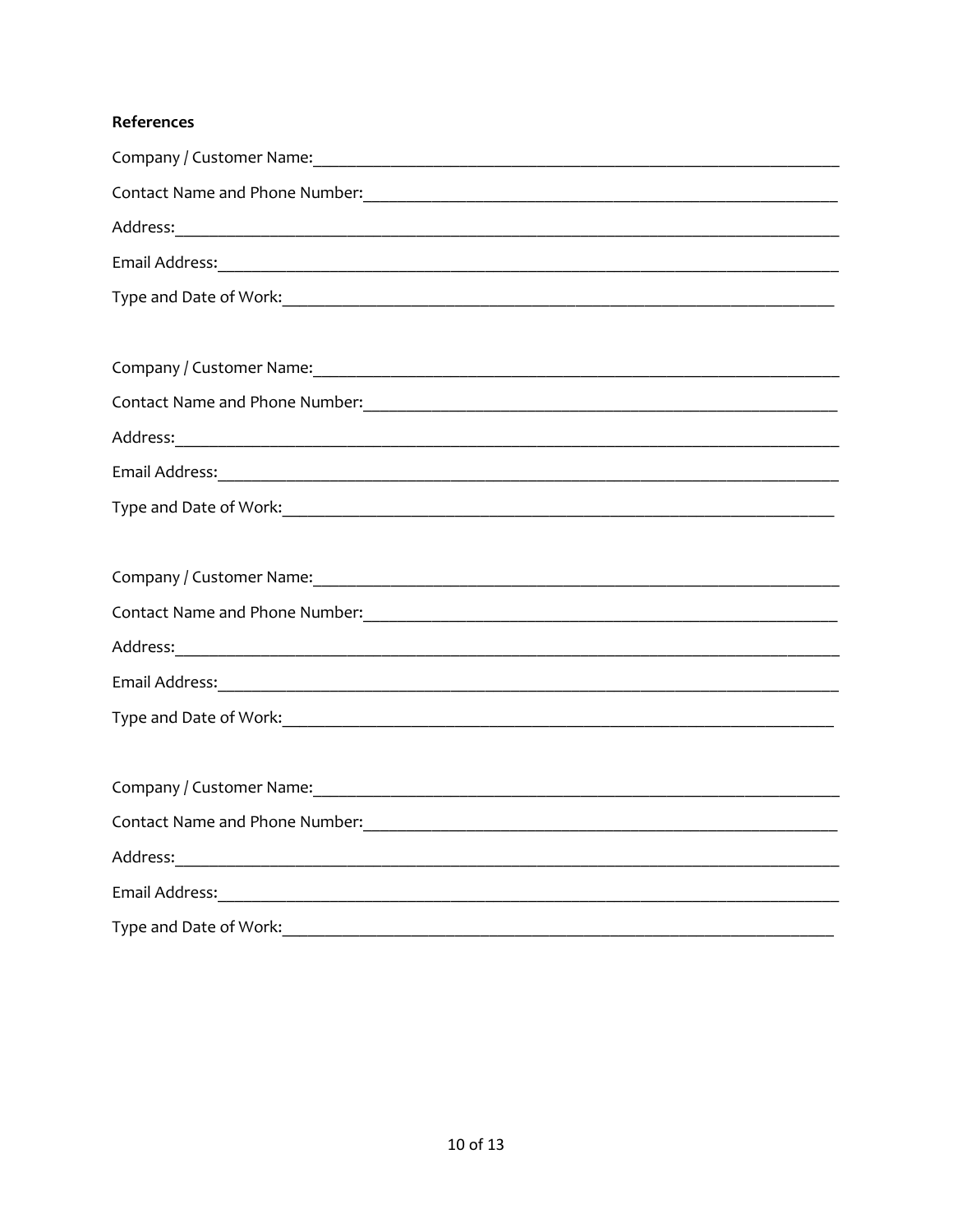#### **TOWN OF LEDGEVIEW – 2021 Misc. Curb & Gutter & Concrete Flatwork Bid**

#### **2021 Misc. Curb & Gutter & Concrete Flatwork**

#### **BID PRICE SCHEDULE**

| <b>ITEM DESCRIPTION</b>      | <b>UNIT</b> | <b>UNIT PRICE</b> |
|------------------------------|-------------|-------------------|
| 24" Concrete curb and gutter | ΙF          |                   |
| removed and replaced         |             |                   |
| 30" Concrete curb and gutter | ΙF          |                   |
| removed and replaced         |             |                   |
| 6" Concrete driveway         | SF.         |                   |
| removed and                  |             |                   |
| replaced/restored            |             |                   |
| 4" Concrete sidewalk removed | <b>SF</b>   |                   |
| and replaced/restored        |             |                   |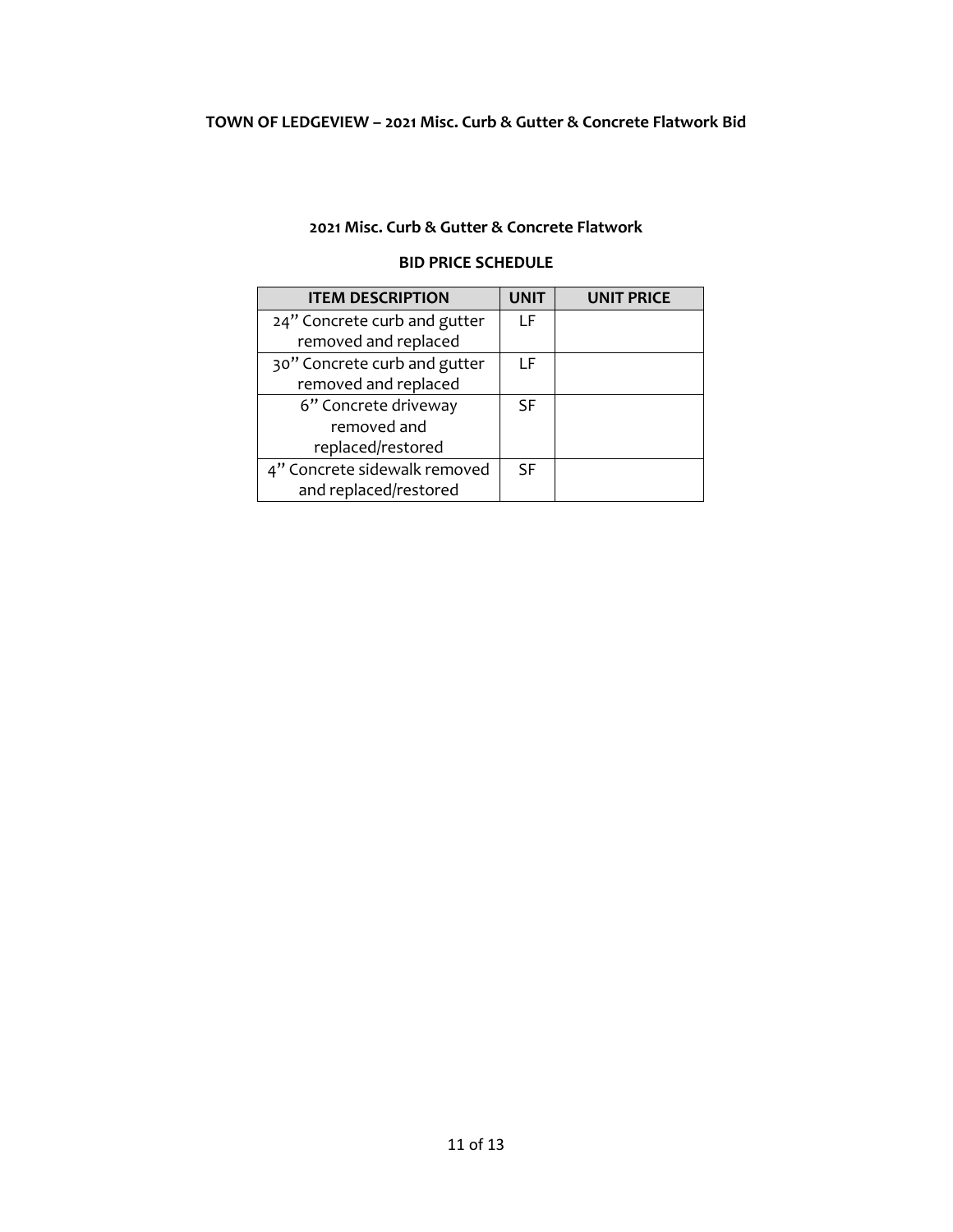#### **\*\*\*THIS BID WHEN ACCEPTED AND SIGNED BY AN AUTHORIZED SIGNATORY OF THE TOWN OF LEDGEVIEW SHALL BECOME A CONTRACT BINDING UPON BOTH PARTIES\*\*\***

| Entire Block Must Be Completed When a Submitted Bid Is to Be Considered for Award |
|-----------------------------------------------------------------------------------|
|                                                                                   |

| <b>BIDDER:</b>                            |                                                                                                                                                                                                                                |
|-------------------------------------------|--------------------------------------------------------------------------------------------------------------------------------------------------------------------------------------------------------------------------------|
|                                           | Date: the contract of the contract of the contract of the contract of the contract of the contract of the contract of the contract of the contract of the contract of the contract of the contract of the contract of the cont |
| <b>Company Name</b>                       |                                                                                                                                                                                                                                |
|                                           |                                                                                                                                                                                                                                |
| <b>Street Address of Company</b>          | <b>Email Address</b>                                                                                                                                                                                                           |
|                                           |                                                                                                                                                                                                                                |
| City, State, Zip                          | <b>Contact Name (Print)</b>                                                                                                                                                                                                    |
|                                           |                                                                                                                                                                                                                                |
| <b>Business Phone</b>                     | 24 Hour Telephone Number                                                                                                                                                                                                       |
|                                           |                                                                                                                                                                                                                                |
| Fax                                       | Signature of Officer/Partner/Sole Proprietor                                                                                                                                                                                   |
|                                           |                                                                                                                                                                                                                                |
|                                           | <b>Print Name &amp; Title</b>                                                                                                                                                                                                  |
| <b>ATTEST: If a Corporation</b>           |                                                                                                                                                                                                                                |
|                                           |                                                                                                                                                                                                                                |
| <b>Signature of Corporation Secretary</b> | Federal Employer ID#                                                                                                                                                                                                           |
|                                           |                                                                                                                                                                                                                                |
| <b>TOWN OF LEDGEVIEW:</b>                 |                                                                                                                                                                                                                                |
|                                           | <b>ATTEST:</b>                                                                                                                                                                                                                 |
| <b>Authorized Agent Signature</b>         |                                                                                                                                                                                                                                |
|                                           |                                                                                                                                                                                                                                |
| <b>Title</b>                              | <b>Signature of Town Administrator</b>                                                                                                                                                                                         |
|                                           |                                                                                                                                                                                                                                |
| <b>Date</b>                               | <b>Date</b>                                                                                                                                                                                                                    |

**In compliance with the specifications, the undersigned offers and agrees, if this Bid is accepted within 90 calendar days from the date of opening, to furnish any or all of the services upon which prices are quoted, at the price set opposite each item, delivered at the designated point within the time specified above.**

**(TOWN OF LEDGEVIEW COPY)**